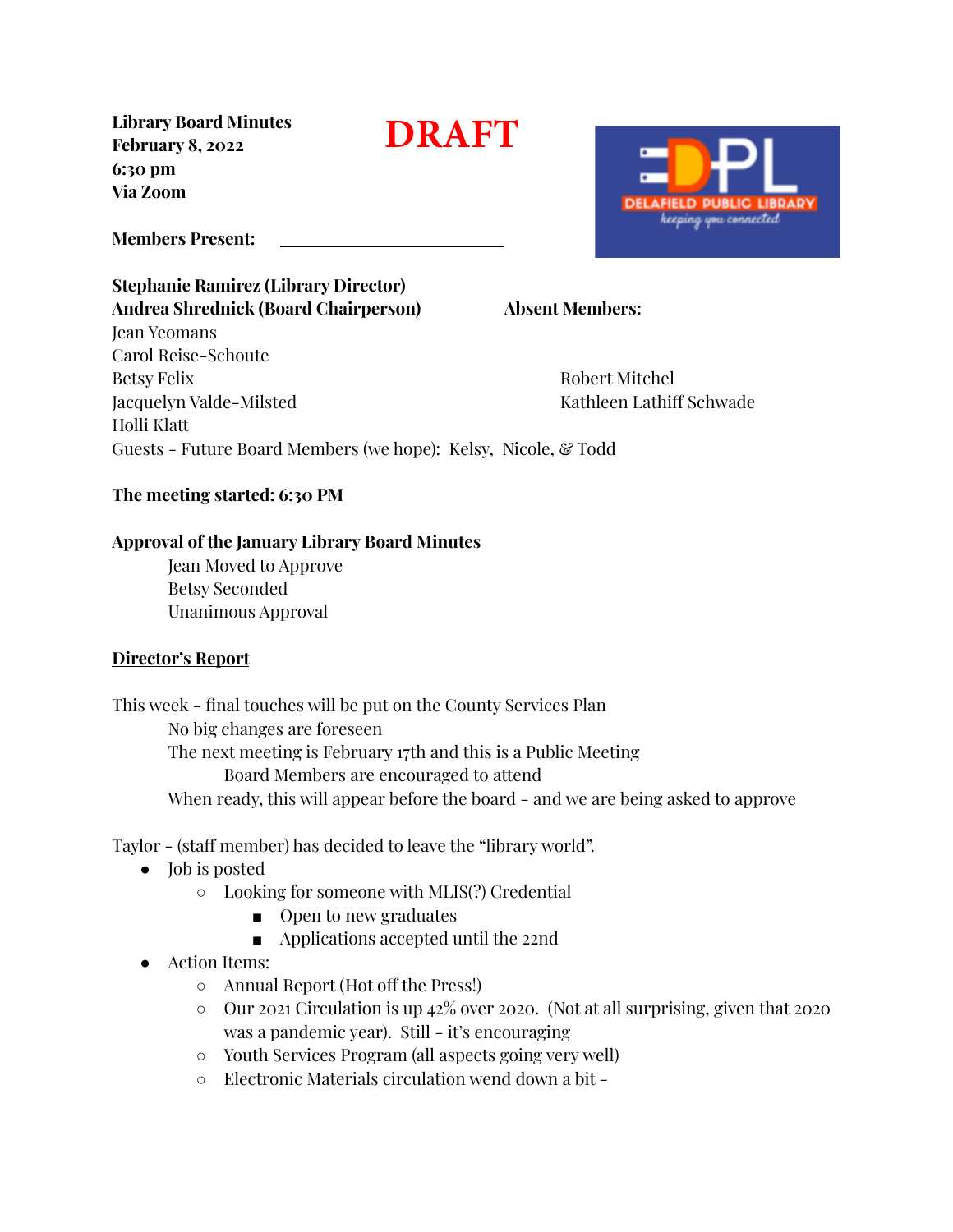- Again not surprising as 2020 brought many parents to utilize the library materials during homeschooling efforts.
- Program Participation was very strong. 2021 brought 10,000 participants (all together).
- Discussion and clarifications ensued
	- Carol Moved to accept the Library annual Report as Presented with minor adjustments as discussed
	- Holli Seconded the motion
	- Unanimous approval.
- In-staff Training Day is **Friday, March 11th**
	- Work to be completed on RFID
	- Over 12,000 items already tagged
	- What remains is the AV stuff which is very time-consuming
- Library has not had an in-service date since 2019.
	- The library will reopen with regular hours on Saturday, March 12th.
- Andrea moved to close the library for in-service on  $3/11/22$ 
	- Jean Seconded the motions
	- Unanimous Approval

### **Bridges Library System**

- 1. The Wide Area Network Fiber Relocation was approved. This involves moving the fiber dmarc to the new data room in the Waukesha Public Library.
- 2. The Class Act Performing Artists and Speakers, Inc contract for the Summer Library Program was approved.
- 3. The Bridges Library System Board elected the following officers for the 2022-2023 year:

President: Linda Agar (inc) Vice-President: Art Biermeier (inc) Secretary: Amy Reichert (inc)

4. The next meeting of the Bridges Library System Board will be on February 16 at 4 p.m.

# **Delafield Public Library Friends**